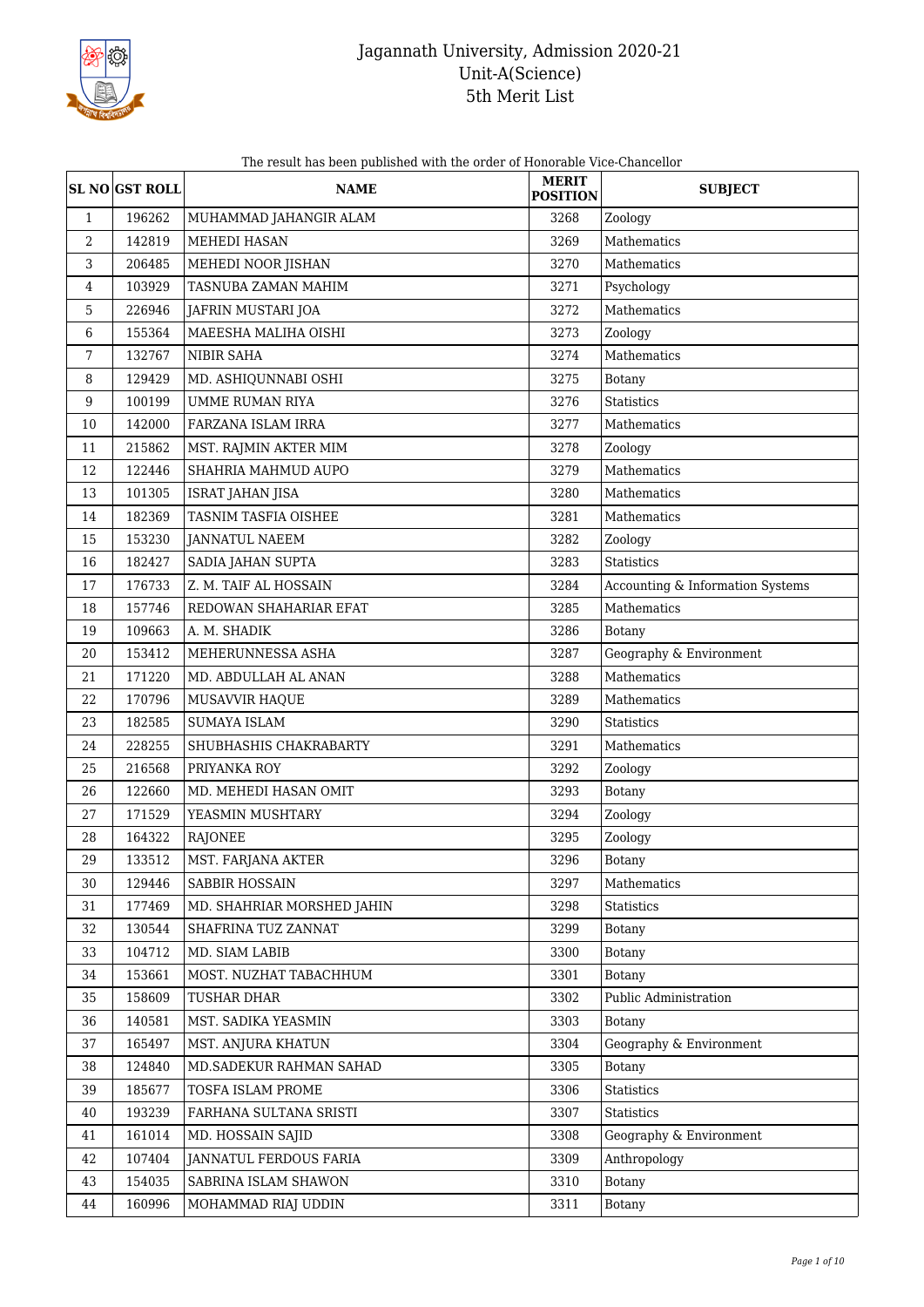

| SHETU SAHA<br>3313<br>46<br>177680<br><b>Botany</b><br>100286<br><b>JARIN TASNIM</b><br>3314<br>Botany<br>47<br>177712<br>Psychology<br>3315<br>48<br>JAMIA-E-ABRAR<br>109519<br><b>MAHADI HASAN</b><br>3316<br>49<br><b>Botany</b><br><b>Statistics</b><br>50<br>3317<br>217200<br>MST. MOUMITA HAQUE SANCHITA<br>176224<br>3318<br>51<br>MD. TAJIM AN NOOR<br><b>Statistics</b><br>52<br>111631<br>MST. FATEMATUZZHURA<br>3319<br>Botany<br>133570<br>3320<br>53<br>DIPANNITA ROY DISHA<br>Botany<br>145946<br>3321<br>Statistics<br>54<br>MD. SHAKIBUR RAHMAN<br>189853<br>3322<br>55<br><b>BISHAL PODDAR</b><br><b>Botany</b><br>140738<br>3323<br>56<br>TANJINA TABCHOM HIMI<br>Land Management and Law<br>195514<br><b>IMRUL HASAN RAHAT</b><br>3324<br>Economics<br>57<br>3325<br>Public Administration<br>58<br>110980<br>AZIZ AHAMED INSAN<br>154455<br>3326<br>59<br><b>SADIA ZAMAN</b><br>Economics<br>195586<br>MD. AMDADUL HAQUE TUHIN<br>3327<br>Economics<br>60<br>140003<br>3328<br>Geography & Environment<br>61<br>MD. ARIF-UR-RAHMAN ALIF<br>183583<br>3329<br><b>Statistics</b><br>62<br><b>DISHA SEN</b><br>63<br>3330<br>192287<br>MD. FAHAD HASAN<br><b>Statistics</b><br>64<br>208349<br>MD.ABUZER GIFARI AHAMMAD<br>3331<br>Psychology<br>169982<br>3332<br>Statistics<br>65<br>MD. NAHIDUL ISLAM<br>225080<br>MD. SAKIB RAIHAN SHOHAGH<br>3333<br>Economics<br>66<br>Land Management and Law<br>139998<br>PEAL CHANDRO MOHANTO.<br>3334<br>67<br>3335<br>68<br>102928<br>SAJID JAHAN TOFAEL<br><b>Botany</b><br>154789<br>3336<br>Mass Communication and Journalism<br>69<br>SUMAIYA KHATUN MONI<br>70<br>192340<br>3337<br><b>Political Science</b><br><b>IBRAHIM RABBY</b><br>221020<br>71<br><b>ASAD SARDER</b><br>3338<br>Statistics<br>210280<br>3339<br>72<br><b>ISRAFIL HOSSAIN</b><br><b>Statistics</b><br>155944<br>73<br>OISHI KARMAKAR<br>3340<br>Botany<br>184174<br>3341<br>74<br>MAHIA MAHJABIN<br>Statistics<br>111982<br>3342<br>75<br>MST. SABRINA RAZ MIM<br><b>Statistics</b><br>76<br>125690<br>3343<br>MD. ABU NAWFEL RONI<br>Botany<br>103178<br>3344<br>Economics<br>77<br>MD. SORIFUL ISLAM<br>78<br><b>ARPITA ROY</b><br>3345<br>Public Administration<br>130822<br>103304<br>NAZMUL HOSSIN<br>79<br>3346<br>Land Management and Law<br>3347<br>Geography & Environment<br>80<br>125779<br>MD. ZULKERNAIN DOHA<br>3348<br>Accounting & Information Systems<br>81<br>191380<br>MD. WALIUR RAHMAN OLI<br>172889<br>3349<br>82<br>MD. TASNIMUL HASAN<br>Botany<br>83<br>123199<br>MD. MOMINUL HAQUE<br>3350<br>Statistics<br>136358<br>MD. SHAHIDULLAH KAISAR<br>3351<br>84<br>Statistics<br>184641<br>85<br>MARIUM MAHBUB<br>3352<br>Botany<br>217333<br>MOST. TAHERA KHATUN<br>3353<br>86<br><b>Botany</b><br>87<br>220295<br>KAZI RUBAIYA FERDOUSI<br>3354<br>Economics<br>184696<br>3355<br>88<br>JENIA RAYHAN JUHI<br>Botany<br>170447<br>MD. EMON<br>Statistics<br>89<br>3356<br>213721<br>3357<br>90<br>MD. AL-AMIN<br>Botany | 45 | 189430 | MD. IQRAMUL HOQUE | 3312 | Statistics |
|--------------------------------------------------------------------------------------------------------------------------------------------------------------------------------------------------------------------------------------------------------------------------------------------------------------------------------------------------------------------------------------------------------------------------------------------------------------------------------------------------------------------------------------------------------------------------------------------------------------------------------------------------------------------------------------------------------------------------------------------------------------------------------------------------------------------------------------------------------------------------------------------------------------------------------------------------------------------------------------------------------------------------------------------------------------------------------------------------------------------------------------------------------------------------------------------------------------------------------------------------------------------------------------------------------------------------------------------------------------------------------------------------------------------------------------------------------------------------------------------------------------------------------------------------------------------------------------------------------------------------------------------------------------------------------------------------------------------------------------------------------------------------------------------------------------------------------------------------------------------------------------------------------------------------------------------------------------------------------------------------------------------------------------------------------------------------------------------------------------------------------------------------------------------------------------------------------------------------------------------------------------------------------------------------------------------------------------------------------------------------------------------------------------------------------------------------------------------------------------------------------------------------------------------------------------------------------------------------------------------------------------------------------------------------------------------------------------------------------------------------------------------------------------------------------------------------------------------------------------------------------------------------------------------------------------------------------------------------------------|----|--------|-------------------|------|------------|
|                                                                                                                                                                                                                                                                                                                                                                                                                                                                                                                                                                                                                                                                                                                                                                                                                                                                                                                                                                                                                                                                                                                                                                                                                                                                                                                                                                                                                                                                                                                                                                                                                                                                                                                                                                                                                                                                                                                                                                                                                                                                                                                                                                                                                                                                                                                                                                                                                                                                                                                                                                                                                                                                                                                                                                                                                                                                                                                                                                                      |    |        |                   |      |            |
|                                                                                                                                                                                                                                                                                                                                                                                                                                                                                                                                                                                                                                                                                                                                                                                                                                                                                                                                                                                                                                                                                                                                                                                                                                                                                                                                                                                                                                                                                                                                                                                                                                                                                                                                                                                                                                                                                                                                                                                                                                                                                                                                                                                                                                                                                                                                                                                                                                                                                                                                                                                                                                                                                                                                                                                                                                                                                                                                                                                      |    |        |                   |      |            |
|                                                                                                                                                                                                                                                                                                                                                                                                                                                                                                                                                                                                                                                                                                                                                                                                                                                                                                                                                                                                                                                                                                                                                                                                                                                                                                                                                                                                                                                                                                                                                                                                                                                                                                                                                                                                                                                                                                                                                                                                                                                                                                                                                                                                                                                                                                                                                                                                                                                                                                                                                                                                                                                                                                                                                                                                                                                                                                                                                                                      |    |        |                   |      |            |
|                                                                                                                                                                                                                                                                                                                                                                                                                                                                                                                                                                                                                                                                                                                                                                                                                                                                                                                                                                                                                                                                                                                                                                                                                                                                                                                                                                                                                                                                                                                                                                                                                                                                                                                                                                                                                                                                                                                                                                                                                                                                                                                                                                                                                                                                                                                                                                                                                                                                                                                                                                                                                                                                                                                                                                                                                                                                                                                                                                                      |    |        |                   |      |            |
|                                                                                                                                                                                                                                                                                                                                                                                                                                                                                                                                                                                                                                                                                                                                                                                                                                                                                                                                                                                                                                                                                                                                                                                                                                                                                                                                                                                                                                                                                                                                                                                                                                                                                                                                                                                                                                                                                                                                                                                                                                                                                                                                                                                                                                                                                                                                                                                                                                                                                                                                                                                                                                                                                                                                                                                                                                                                                                                                                                                      |    |        |                   |      |            |
|                                                                                                                                                                                                                                                                                                                                                                                                                                                                                                                                                                                                                                                                                                                                                                                                                                                                                                                                                                                                                                                                                                                                                                                                                                                                                                                                                                                                                                                                                                                                                                                                                                                                                                                                                                                                                                                                                                                                                                                                                                                                                                                                                                                                                                                                                                                                                                                                                                                                                                                                                                                                                                                                                                                                                                                                                                                                                                                                                                                      |    |        |                   |      |            |
|                                                                                                                                                                                                                                                                                                                                                                                                                                                                                                                                                                                                                                                                                                                                                                                                                                                                                                                                                                                                                                                                                                                                                                                                                                                                                                                                                                                                                                                                                                                                                                                                                                                                                                                                                                                                                                                                                                                                                                                                                                                                                                                                                                                                                                                                                                                                                                                                                                                                                                                                                                                                                                                                                                                                                                                                                                                                                                                                                                                      |    |        |                   |      |            |
|                                                                                                                                                                                                                                                                                                                                                                                                                                                                                                                                                                                                                                                                                                                                                                                                                                                                                                                                                                                                                                                                                                                                                                                                                                                                                                                                                                                                                                                                                                                                                                                                                                                                                                                                                                                                                                                                                                                                                                                                                                                                                                                                                                                                                                                                                                                                                                                                                                                                                                                                                                                                                                                                                                                                                                                                                                                                                                                                                                                      |    |        |                   |      |            |
|                                                                                                                                                                                                                                                                                                                                                                                                                                                                                                                                                                                                                                                                                                                                                                                                                                                                                                                                                                                                                                                                                                                                                                                                                                                                                                                                                                                                                                                                                                                                                                                                                                                                                                                                                                                                                                                                                                                                                                                                                                                                                                                                                                                                                                                                                                                                                                                                                                                                                                                                                                                                                                                                                                                                                                                                                                                                                                                                                                                      |    |        |                   |      |            |
|                                                                                                                                                                                                                                                                                                                                                                                                                                                                                                                                                                                                                                                                                                                                                                                                                                                                                                                                                                                                                                                                                                                                                                                                                                                                                                                                                                                                                                                                                                                                                                                                                                                                                                                                                                                                                                                                                                                                                                                                                                                                                                                                                                                                                                                                                                                                                                                                                                                                                                                                                                                                                                                                                                                                                                                                                                                                                                                                                                                      |    |        |                   |      |            |
|                                                                                                                                                                                                                                                                                                                                                                                                                                                                                                                                                                                                                                                                                                                                                                                                                                                                                                                                                                                                                                                                                                                                                                                                                                                                                                                                                                                                                                                                                                                                                                                                                                                                                                                                                                                                                                                                                                                                                                                                                                                                                                                                                                                                                                                                                                                                                                                                                                                                                                                                                                                                                                                                                                                                                                                                                                                                                                                                                                                      |    |        |                   |      |            |
|                                                                                                                                                                                                                                                                                                                                                                                                                                                                                                                                                                                                                                                                                                                                                                                                                                                                                                                                                                                                                                                                                                                                                                                                                                                                                                                                                                                                                                                                                                                                                                                                                                                                                                                                                                                                                                                                                                                                                                                                                                                                                                                                                                                                                                                                                                                                                                                                                                                                                                                                                                                                                                                                                                                                                                                                                                                                                                                                                                                      |    |        |                   |      |            |
|                                                                                                                                                                                                                                                                                                                                                                                                                                                                                                                                                                                                                                                                                                                                                                                                                                                                                                                                                                                                                                                                                                                                                                                                                                                                                                                                                                                                                                                                                                                                                                                                                                                                                                                                                                                                                                                                                                                                                                                                                                                                                                                                                                                                                                                                                                                                                                                                                                                                                                                                                                                                                                                                                                                                                                                                                                                                                                                                                                                      |    |        |                   |      |            |
|                                                                                                                                                                                                                                                                                                                                                                                                                                                                                                                                                                                                                                                                                                                                                                                                                                                                                                                                                                                                                                                                                                                                                                                                                                                                                                                                                                                                                                                                                                                                                                                                                                                                                                                                                                                                                                                                                                                                                                                                                                                                                                                                                                                                                                                                                                                                                                                                                                                                                                                                                                                                                                                                                                                                                                                                                                                                                                                                                                                      |    |        |                   |      |            |
|                                                                                                                                                                                                                                                                                                                                                                                                                                                                                                                                                                                                                                                                                                                                                                                                                                                                                                                                                                                                                                                                                                                                                                                                                                                                                                                                                                                                                                                                                                                                                                                                                                                                                                                                                                                                                                                                                                                                                                                                                                                                                                                                                                                                                                                                                                                                                                                                                                                                                                                                                                                                                                                                                                                                                                                                                                                                                                                                                                                      |    |        |                   |      |            |
|                                                                                                                                                                                                                                                                                                                                                                                                                                                                                                                                                                                                                                                                                                                                                                                                                                                                                                                                                                                                                                                                                                                                                                                                                                                                                                                                                                                                                                                                                                                                                                                                                                                                                                                                                                                                                                                                                                                                                                                                                                                                                                                                                                                                                                                                                                                                                                                                                                                                                                                                                                                                                                                                                                                                                                                                                                                                                                                                                                                      |    |        |                   |      |            |
|                                                                                                                                                                                                                                                                                                                                                                                                                                                                                                                                                                                                                                                                                                                                                                                                                                                                                                                                                                                                                                                                                                                                                                                                                                                                                                                                                                                                                                                                                                                                                                                                                                                                                                                                                                                                                                                                                                                                                                                                                                                                                                                                                                                                                                                                                                                                                                                                                                                                                                                                                                                                                                                                                                                                                                                                                                                                                                                                                                                      |    |        |                   |      |            |
|                                                                                                                                                                                                                                                                                                                                                                                                                                                                                                                                                                                                                                                                                                                                                                                                                                                                                                                                                                                                                                                                                                                                                                                                                                                                                                                                                                                                                                                                                                                                                                                                                                                                                                                                                                                                                                                                                                                                                                                                                                                                                                                                                                                                                                                                                                                                                                                                                                                                                                                                                                                                                                                                                                                                                                                                                                                                                                                                                                                      |    |        |                   |      |            |
|                                                                                                                                                                                                                                                                                                                                                                                                                                                                                                                                                                                                                                                                                                                                                                                                                                                                                                                                                                                                                                                                                                                                                                                                                                                                                                                                                                                                                                                                                                                                                                                                                                                                                                                                                                                                                                                                                                                                                                                                                                                                                                                                                                                                                                                                                                                                                                                                                                                                                                                                                                                                                                                                                                                                                                                                                                                                                                                                                                                      |    |        |                   |      |            |
|                                                                                                                                                                                                                                                                                                                                                                                                                                                                                                                                                                                                                                                                                                                                                                                                                                                                                                                                                                                                                                                                                                                                                                                                                                                                                                                                                                                                                                                                                                                                                                                                                                                                                                                                                                                                                                                                                                                                                                                                                                                                                                                                                                                                                                                                                                                                                                                                                                                                                                                                                                                                                                                                                                                                                                                                                                                                                                                                                                                      |    |        |                   |      |            |
|                                                                                                                                                                                                                                                                                                                                                                                                                                                                                                                                                                                                                                                                                                                                                                                                                                                                                                                                                                                                                                                                                                                                                                                                                                                                                                                                                                                                                                                                                                                                                                                                                                                                                                                                                                                                                                                                                                                                                                                                                                                                                                                                                                                                                                                                                                                                                                                                                                                                                                                                                                                                                                                                                                                                                                                                                                                                                                                                                                                      |    |        |                   |      |            |
|                                                                                                                                                                                                                                                                                                                                                                                                                                                                                                                                                                                                                                                                                                                                                                                                                                                                                                                                                                                                                                                                                                                                                                                                                                                                                                                                                                                                                                                                                                                                                                                                                                                                                                                                                                                                                                                                                                                                                                                                                                                                                                                                                                                                                                                                                                                                                                                                                                                                                                                                                                                                                                                                                                                                                                                                                                                                                                                                                                                      |    |        |                   |      |            |
|                                                                                                                                                                                                                                                                                                                                                                                                                                                                                                                                                                                                                                                                                                                                                                                                                                                                                                                                                                                                                                                                                                                                                                                                                                                                                                                                                                                                                                                                                                                                                                                                                                                                                                                                                                                                                                                                                                                                                                                                                                                                                                                                                                                                                                                                                                                                                                                                                                                                                                                                                                                                                                                                                                                                                                                                                                                                                                                                                                                      |    |        |                   |      |            |
|                                                                                                                                                                                                                                                                                                                                                                                                                                                                                                                                                                                                                                                                                                                                                                                                                                                                                                                                                                                                                                                                                                                                                                                                                                                                                                                                                                                                                                                                                                                                                                                                                                                                                                                                                                                                                                                                                                                                                                                                                                                                                                                                                                                                                                                                                                                                                                                                                                                                                                                                                                                                                                                                                                                                                                                                                                                                                                                                                                                      |    |        |                   |      |            |
|                                                                                                                                                                                                                                                                                                                                                                                                                                                                                                                                                                                                                                                                                                                                                                                                                                                                                                                                                                                                                                                                                                                                                                                                                                                                                                                                                                                                                                                                                                                                                                                                                                                                                                                                                                                                                                                                                                                                                                                                                                                                                                                                                                                                                                                                                                                                                                                                                                                                                                                                                                                                                                                                                                                                                                                                                                                                                                                                                                                      |    |        |                   |      |            |
|                                                                                                                                                                                                                                                                                                                                                                                                                                                                                                                                                                                                                                                                                                                                                                                                                                                                                                                                                                                                                                                                                                                                                                                                                                                                                                                                                                                                                                                                                                                                                                                                                                                                                                                                                                                                                                                                                                                                                                                                                                                                                                                                                                                                                                                                                                                                                                                                                                                                                                                                                                                                                                                                                                                                                                                                                                                                                                                                                                                      |    |        |                   |      |            |
|                                                                                                                                                                                                                                                                                                                                                                                                                                                                                                                                                                                                                                                                                                                                                                                                                                                                                                                                                                                                                                                                                                                                                                                                                                                                                                                                                                                                                                                                                                                                                                                                                                                                                                                                                                                                                                                                                                                                                                                                                                                                                                                                                                                                                                                                                                                                                                                                                                                                                                                                                                                                                                                                                                                                                                                                                                                                                                                                                                                      |    |        |                   |      |            |
|                                                                                                                                                                                                                                                                                                                                                                                                                                                                                                                                                                                                                                                                                                                                                                                                                                                                                                                                                                                                                                                                                                                                                                                                                                                                                                                                                                                                                                                                                                                                                                                                                                                                                                                                                                                                                                                                                                                                                                                                                                                                                                                                                                                                                                                                                                                                                                                                                                                                                                                                                                                                                                                                                                                                                                                                                                                                                                                                                                                      |    |        |                   |      |            |
|                                                                                                                                                                                                                                                                                                                                                                                                                                                                                                                                                                                                                                                                                                                                                                                                                                                                                                                                                                                                                                                                                                                                                                                                                                                                                                                                                                                                                                                                                                                                                                                                                                                                                                                                                                                                                                                                                                                                                                                                                                                                                                                                                                                                                                                                                                                                                                                                                                                                                                                                                                                                                                                                                                                                                                                                                                                                                                                                                                                      |    |        |                   |      |            |
|                                                                                                                                                                                                                                                                                                                                                                                                                                                                                                                                                                                                                                                                                                                                                                                                                                                                                                                                                                                                                                                                                                                                                                                                                                                                                                                                                                                                                                                                                                                                                                                                                                                                                                                                                                                                                                                                                                                                                                                                                                                                                                                                                                                                                                                                                                                                                                                                                                                                                                                                                                                                                                                                                                                                                                                                                                                                                                                                                                                      |    |        |                   |      |            |
|                                                                                                                                                                                                                                                                                                                                                                                                                                                                                                                                                                                                                                                                                                                                                                                                                                                                                                                                                                                                                                                                                                                                                                                                                                                                                                                                                                                                                                                                                                                                                                                                                                                                                                                                                                                                                                                                                                                                                                                                                                                                                                                                                                                                                                                                                                                                                                                                                                                                                                                                                                                                                                                                                                                                                                                                                                                                                                                                                                                      |    |        |                   |      |            |
|                                                                                                                                                                                                                                                                                                                                                                                                                                                                                                                                                                                                                                                                                                                                                                                                                                                                                                                                                                                                                                                                                                                                                                                                                                                                                                                                                                                                                                                                                                                                                                                                                                                                                                                                                                                                                                                                                                                                                                                                                                                                                                                                                                                                                                                                                                                                                                                                                                                                                                                                                                                                                                                                                                                                                                                                                                                                                                                                                                                      |    |        |                   |      |            |
|                                                                                                                                                                                                                                                                                                                                                                                                                                                                                                                                                                                                                                                                                                                                                                                                                                                                                                                                                                                                                                                                                                                                                                                                                                                                                                                                                                                                                                                                                                                                                                                                                                                                                                                                                                                                                                                                                                                                                                                                                                                                                                                                                                                                                                                                                                                                                                                                                                                                                                                                                                                                                                                                                                                                                                                                                                                                                                                                                                                      |    |        |                   |      |            |
|                                                                                                                                                                                                                                                                                                                                                                                                                                                                                                                                                                                                                                                                                                                                                                                                                                                                                                                                                                                                                                                                                                                                                                                                                                                                                                                                                                                                                                                                                                                                                                                                                                                                                                                                                                                                                                                                                                                                                                                                                                                                                                                                                                                                                                                                                                                                                                                                                                                                                                                                                                                                                                                                                                                                                                                                                                                                                                                                                                                      |    |        |                   |      |            |
|                                                                                                                                                                                                                                                                                                                                                                                                                                                                                                                                                                                                                                                                                                                                                                                                                                                                                                                                                                                                                                                                                                                                                                                                                                                                                                                                                                                                                                                                                                                                                                                                                                                                                                                                                                                                                                                                                                                                                                                                                                                                                                                                                                                                                                                                                                                                                                                                                                                                                                                                                                                                                                                                                                                                                                                                                                                                                                                                                                                      |    |        |                   |      |            |
|                                                                                                                                                                                                                                                                                                                                                                                                                                                                                                                                                                                                                                                                                                                                                                                                                                                                                                                                                                                                                                                                                                                                                                                                                                                                                                                                                                                                                                                                                                                                                                                                                                                                                                                                                                                                                                                                                                                                                                                                                                                                                                                                                                                                                                                                                                                                                                                                                                                                                                                                                                                                                                                                                                                                                                                                                                                                                                                                                                                      |    |        |                   |      |            |
|                                                                                                                                                                                                                                                                                                                                                                                                                                                                                                                                                                                                                                                                                                                                                                                                                                                                                                                                                                                                                                                                                                                                                                                                                                                                                                                                                                                                                                                                                                                                                                                                                                                                                                                                                                                                                                                                                                                                                                                                                                                                                                                                                                                                                                                                                                                                                                                                                                                                                                                                                                                                                                                                                                                                                                                                                                                                                                                                                                                      |    |        |                   |      |            |
|                                                                                                                                                                                                                                                                                                                                                                                                                                                                                                                                                                                                                                                                                                                                                                                                                                                                                                                                                                                                                                                                                                                                                                                                                                                                                                                                                                                                                                                                                                                                                                                                                                                                                                                                                                                                                                                                                                                                                                                                                                                                                                                                                                                                                                                                                                                                                                                                                                                                                                                                                                                                                                                                                                                                                                                                                                                                                                                                                                                      |    |        |                   |      |            |
|                                                                                                                                                                                                                                                                                                                                                                                                                                                                                                                                                                                                                                                                                                                                                                                                                                                                                                                                                                                                                                                                                                                                                                                                                                                                                                                                                                                                                                                                                                                                                                                                                                                                                                                                                                                                                                                                                                                                                                                                                                                                                                                                                                                                                                                                                                                                                                                                                                                                                                                                                                                                                                                                                                                                                                                                                                                                                                                                                                                      |    |        |                   |      |            |
|                                                                                                                                                                                                                                                                                                                                                                                                                                                                                                                                                                                                                                                                                                                                                                                                                                                                                                                                                                                                                                                                                                                                                                                                                                                                                                                                                                                                                                                                                                                                                                                                                                                                                                                                                                                                                                                                                                                                                                                                                                                                                                                                                                                                                                                                                                                                                                                                                                                                                                                                                                                                                                                                                                                                                                                                                                                                                                                                                                                      |    |        |                   |      |            |
|                                                                                                                                                                                                                                                                                                                                                                                                                                                                                                                                                                                                                                                                                                                                                                                                                                                                                                                                                                                                                                                                                                                                                                                                                                                                                                                                                                                                                                                                                                                                                                                                                                                                                                                                                                                                                                                                                                                                                                                                                                                                                                                                                                                                                                                                                                                                                                                                                                                                                                                                                                                                                                                                                                                                                                                                                                                                                                                                                                                      |    |        |                   |      |            |
|                                                                                                                                                                                                                                                                                                                                                                                                                                                                                                                                                                                                                                                                                                                                                                                                                                                                                                                                                                                                                                                                                                                                                                                                                                                                                                                                                                                                                                                                                                                                                                                                                                                                                                                                                                                                                                                                                                                                                                                                                                                                                                                                                                                                                                                                                                                                                                                                                                                                                                                                                                                                                                                                                                                                                                                                                                                                                                                                                                                      |    |        |                   |      |            |
|                                                                                                                                                                                                                                                                                                                                                                                                                                                                                                                                                                                                                                                                                                                                                                                                                                                                                                                                                                                                                                                                                                                                                                                                                                                                                                                                                                                                                                                                                                                                                                                                                                                                                                                                                                                                                                                                                                                                                                                                                                                                                                                                                                                                                                                                                                                                                                                                                                                                                                                                                                                                                                                                                                                                                                                                                                                                                                                                                                                      |    |        |                   |      |            |
|                                                                                                                                                                                                                                                                                                                                                                                                                                                                                                                                                                                                                                                                                                                                                                                                                                                                                                                                                                                                                                                                                                                                                                                                                                                                                                                                                                                                                                                                                                                                                                                                                                                                                                                                                                                                                                                                                                                                                                                                                                                                                                                                                                                                                                                                                                                                                                                                                                                                                                                                                                                                                                                                                                                                                                                                                                                                                                                                                                                      |    |        |                   |      |            |
|                                                                                                                                                                                                                                                                                                                                                                                                                                                                                                                                                                                                                                                                                                                                                                                                                                                                                                                                                                                                                                                                                                                                                                                                                                                                                                                                                                                                                                                                                                                                                                                                                                                                                                                                                                                                                                                                                                                                                                                                                                                                                                                                                                                                                                                                                                                                                                                                                                                                                                                                                                                                                                                                                                                                                                                                                                                                                                                                                                                      |    |        |                   |      |            |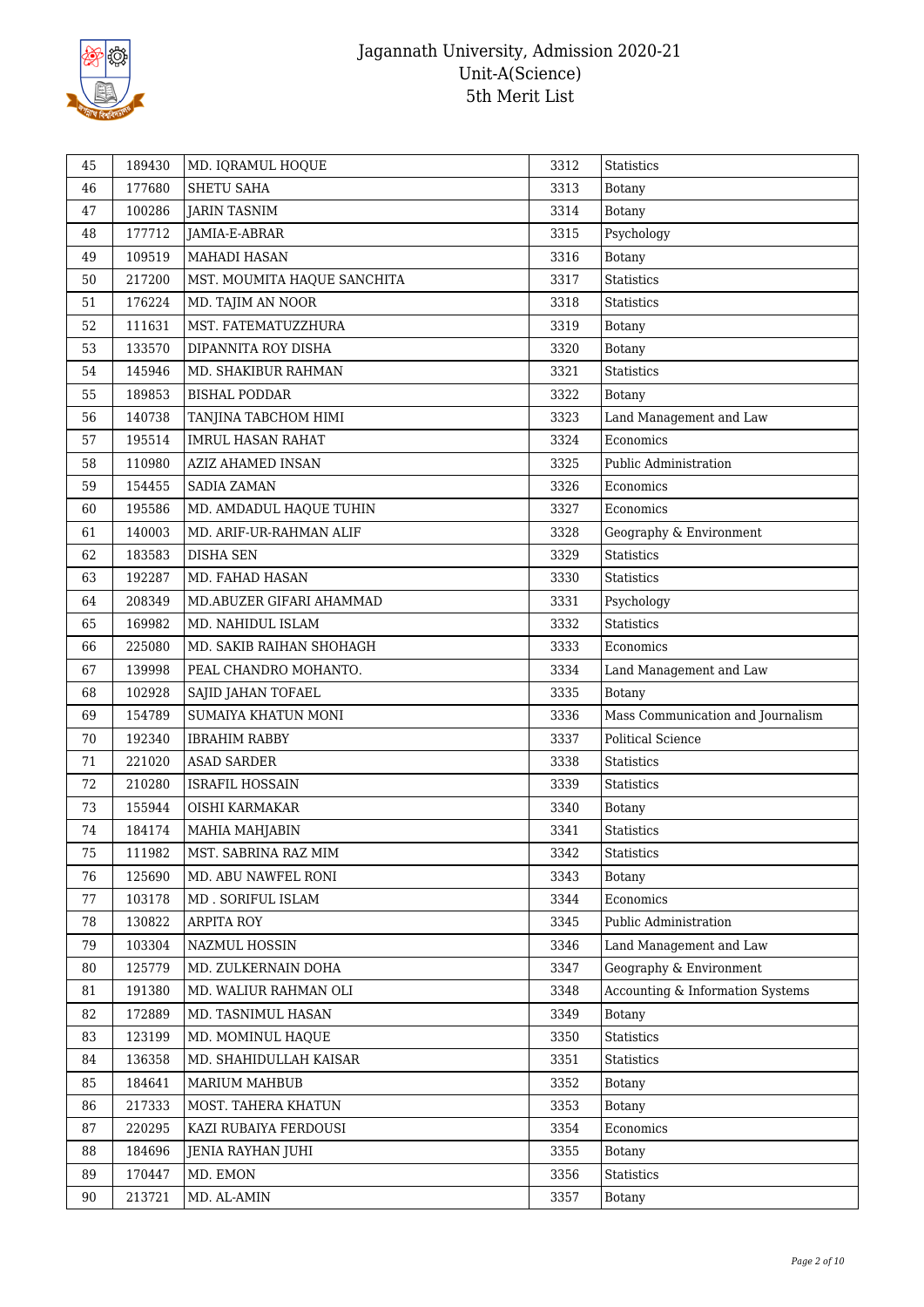

| 91  | 115156 | MD. MASUM IQBAL            | 3358 | Statistics                        |
|-----|--------|----------------------------|------|-----------------------------------|
| 92  | 228887 | MD. EMON HOWLADER          | 3359 | <b>Botany</b>                     |
| 93  | 137773 | MD. YOUNUS SHEKH           | 3360 | Economics                         |
| 94  | 221181 | RAJU MATUBBER              | 3361 | <b>Statistics</b>                 |
| 95  | 178336 | <b>SUMA AKTER</b>          | 3362 | <b>Statistics</b>                 |
| 96  | 200476 | MD. ARIFUL ISLAM           | 3363 | Botany                            |
| 97  | 210640 | <b>SOHEL RANA</b>          | 3364 | Public Administration             |
| 98  | 152546 | <b>NAZMUL HOSEN</b>        | 3365 | Mass Communication and Journalism |
| 99  | 200213 | MD. NAZMUS SAKIB           | 3366 | Public Administration             |
| 100 | 124311 | SUVRA SHRABANTEE BANERJEE  | 3367 | <b>Botany</b>                     |
| 101 | 210424 | <b>BIPLOB GAZI</b>         | 3368 | <b>Botany</b>                     |
| 102 | 184850 | MOST. ANIKA SULTANA        | 3369 | <b>Botany</b>                     |
| 103 | 172606 | FAHMIDA ALAM               | 3370 | <b>Botany</b>                     |
| 104 | 194361 | FAHIMA AFROZE              | 3371 | Mass Communication and Journalism |
| 105 | 171928 | MD. NAZMUL HASAN JIM       | 3372 | Botany                            |
| 106 | 186494 | HUMAYRA AKTER AFTIN        | 3373 | Public Administration             |
| 107 | 124893 | <b>FARZANA NAJNIN</b>      | 3374 | <b>Botany</b>                     |
| 108 | 179040 | <b>MUTMAINNA</b>           | 3375 | <b>Statistics</b>                 |
| 109 | 138943 | MD. RABBIR ZAHAN LIKHON    | 3376 | <b>Statistics</b>                 |
| 110 | 140044 | SADEKUL ISLAM              | 3377 | Land Management and Law           |
| 111 | 211997 | MUNSI SOLAIMAN             | 3378 | <b>Botany</b>                     |
| 112 | 176635 | MD. HUMAYAN KABIR SHUVO    | 3379 | Statistics                        |
| 113 | 114677 | MD HASANUJ JAMAN HASAN     | 3380 | <b>Botany</b>                     |
| 114 | 176083 | PONGKOJ ROY                | 3381 | Statistics                        |
| 115 | 148475 | <b>IBRAHIM ISLAM SUJON</b> | 3382 | <b>Botany</b>                     |
| 116 | 200989 | PARIMAL CHANDRA ROY        | 3383 | <b>Botany</b>                     |
| 117 | 109248 | MD. TUHIN MOLLA            | 3384 | Botany                            |
| 118 | 136778 | DIPONKOR ROY               | 3385 | <b>Statistics</b>                 |
| 119 | 138765 | <b>APON ROY</b>            | 3386 | Botany                            |
| 120 | 196725 | MST. LAILA AKTER           | 3387 | Psychology                        |
| 121 | 113858 | MD. BIPLOB HOSSEN          | 3388 | Statistics                        |
| 122 | 198401 | MD.SHAJIB                  | 3389 | Statistics                        |
| 123 | 201062 | RIPON CHANDRO SEN          | 3390 | Botany                            |
| 124 | 118578 | MOSTAFIZUR RAHMAN          | 3391 | <b>Botany</b>                     |
| 125 | 208991 | NISHAT TASNIM              | 3392 | <b>Botany</b>                     |
| 126 | 127190 | TAJMIR HOSSAIN             | 3393 | Statistics                        |
| 127 | 152465 | MOHIB ULLAH                | 3394 | <b>Botany</b>                     |
| 128 | 194517 | RINKU DEBNATH              | 3395 | <b>Botany</b>                     |
| 129 | 206671 | MD. MEHEDI HASAN           | 3396 | Statistics                        |
| 130 | 126523 | <b>ASHISH BISWAS</b>       | 3397 | Botany                            |
| 131 | 152729 | SHAKIL AHMMED              | 3398 | Botany                            |
| 132 | 223069 | S. M. SAKIB-AL-HASAN       | 3399 | <b>Botany</b>                     |
| 133 | 122394 | AMINA AFROZ ROBIYA         | 3400 | Economics                         |
| 134 | 171592 | MD. SHAHRIAR ISRAK SHAFI   | 3401 | Statistics                        |
| 135 | 182246 | <b>SAMIHA SARWAR</b>       | 3402 | Statistics                        |
| 136 | 157427 | ABDUL AHAD PRANTICK        | 3403 | Geography & Environment           |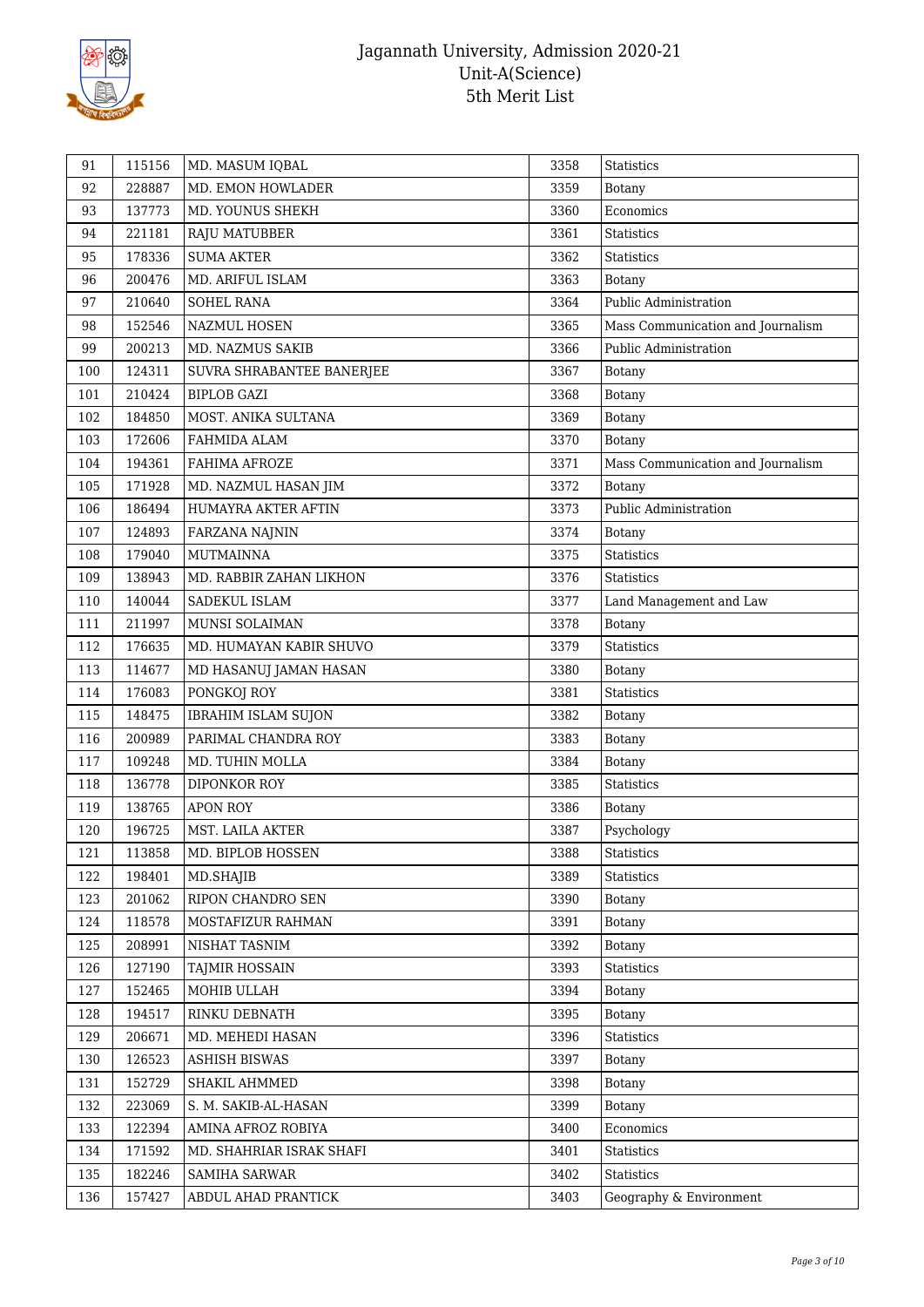

| 137 | 182280 | <b>TAKIA BUSHRA</b>                 | 3404 | Public Administration                    |
|-----|--------|-------------------------------------|------|------------------------------------------|
| 138 | 187967 | FYRUZ FARIHA FIZA                   | 3405 | Economics                                |
| 139 | 165659 | SADIA ISLAM OPORNA                  | 3406 | <b>Statistics</b>                        |
| 140 | 153208 | SHAGOTA MAJUMDER                    | 3407 | Statistics                               |
| 141 | 135785 | <b>IMAMUL HOSSEN AHSAN</b>          | 3408 | <b>Botany</b>                            |
| 142 | 109521 | RIAZUL KARIM RIMON                  | 3409 | Economics                                |
| 143 | 182348 | TANJILA JAHAN SAFA                  | 3410 | Statistics                               |
| 144 | 164515 | AZMI SULTANA BRISTI                 | 3411 | <b>Statistics</b>                        |
| 145 | 140504 | ISRAT JAHAN EMA KHAN                | 3412 | Public Administration                    |
| 146 | 118836 | PURNIMA DEB NATH                    | 3413 | Bangla                                   |
| 147 | 100064 | SUMAIYA AKTER JEMI                  | 3414 | Public Administration                    |
| 148 | 209717 | MD. MUSTAKINUR RAHMAN               | 3415 | Psychology                               |
| 149 | 203524 | SABRINA SANIAT AYON                 | 3416 | Geography & Environment                  |
| 150 | 219190 | MD. AL TANGIL ALAM NIBIR            | 3417 | <b>Management Studies</b>                |
| 151 | 118865 | SPARSHA DATTA SITHI                 | 3418 | Public Administration                    |
| 152 | 164212 | <b>ISRAT JAHAN</b>                  | 3419 | Statistics                               |
| 153 | 132063 | MD. NAFIZUL ISLAM NAHID             | 3420 | Finance                                  |
| 154 | 153337 | PAROMITA KARMAKAR                   | 3421 | Statistics                               |
| 155 | 231208 | MST. ESRAT JAHAN JHIMI              | 3422 | Psychology                               |
| 156 | 157857 | MD. NAHID AL HASAN                  | 3423 | <b>Statistics</b>                        |
| 157 | 142416 | MD. SANOWAR HOSSEN SHAWON KHONDOKER | 3424 | Geography & Environment                  |
| 158 | 164283 | NINA WAHID TASNIM                   | 3425 | Economics                                |
| 159 | 195137 | ANAS BIN SALAM                      | 3426 | Psychology                               |
| 160 | 153549 | ZABIN TASNEEM                       | 3427 | <b>Statistics</b>                        |
| 161 | 193165 | MST. ISRAT JAHAN MOJUMDER           | 3428 | Economics                                |
| 162 | 203653 | SANJIDA HUMAIRA NUJUM               | 3429 | Finance                                  |
| 163 | 182684 | TANJINA KABEJ                       | 3430 | Institute of Education and Research(IER) |
| 164 | 220042 | PURNIMA SEN NISHI                   | 3431 | <b>Statistics</b>                        |
| 165 | 208529 | MEHERUNNESA CHANPA                  | 3432 | <b>Statistics</b>                        |
| 166 | 206134 | S TANVIR AHMED SHIAM                | 3433 | Mass Communication and Journalism        |
| 167 | 188867 | KAZI TAHMID PARVEG                  | 3434 | <b>Statistics</b>                        |
| 168 | 165345 | MST. MERINA PARVIN MIM              | 3435 | Economics                                |
| 169 | 209863 | MD. PARAG AHAMAD                    | 3436 | Statistics                               |
| 170 | 229335 | MD. ISAHAQUE                        | 3437 | Economics                                |
| 171 | 203703 | NEHARUMA ROWSHAN                    | 3438 | Economics                                |
| 172 | 182807 | ANA SIDDIQUE                        | 3439 | Economics                                |
| 173 | 189069 | MD. SAMIR HASAN                     | 3440 | Geography & Environment                  |
| 174 | 132330 | EKRAMUL HASAN RAHAT                 | 3441 | Accounting & Information Systems         |
| 175 | 170299 | SAIKAT PAUL                         | 3442 | Geography & Environment                  |
| 176 | 182953 | MUSFIKA ANJUM PRIMA                 | 3443 | Accounting & Information Systems         |
| 177 | 200324 | MUHAMMAD TASNEEM                    | 3444 | Geography & Environment                  |
| 178 | 168362 | MD. MAHABUBUL HASAN                 | 3445 | Public Administration                    |
| 179 | 178839 | MST. SHARIFA JAMAN CHOWDHURY        | 3446 | Economics                                |
| 180 | 219889 | MD. ASHRAFUL ISLAM                  | 3447 | Geography & Environment                  |
| 181 | 195996 | SHAHARIAR NASIN SANY                | 3448 | Finance                                  |
| 182 | 224936 | MD. MUNAME SHAHRIAR AOURNOB         | 3449 | Psychology                               |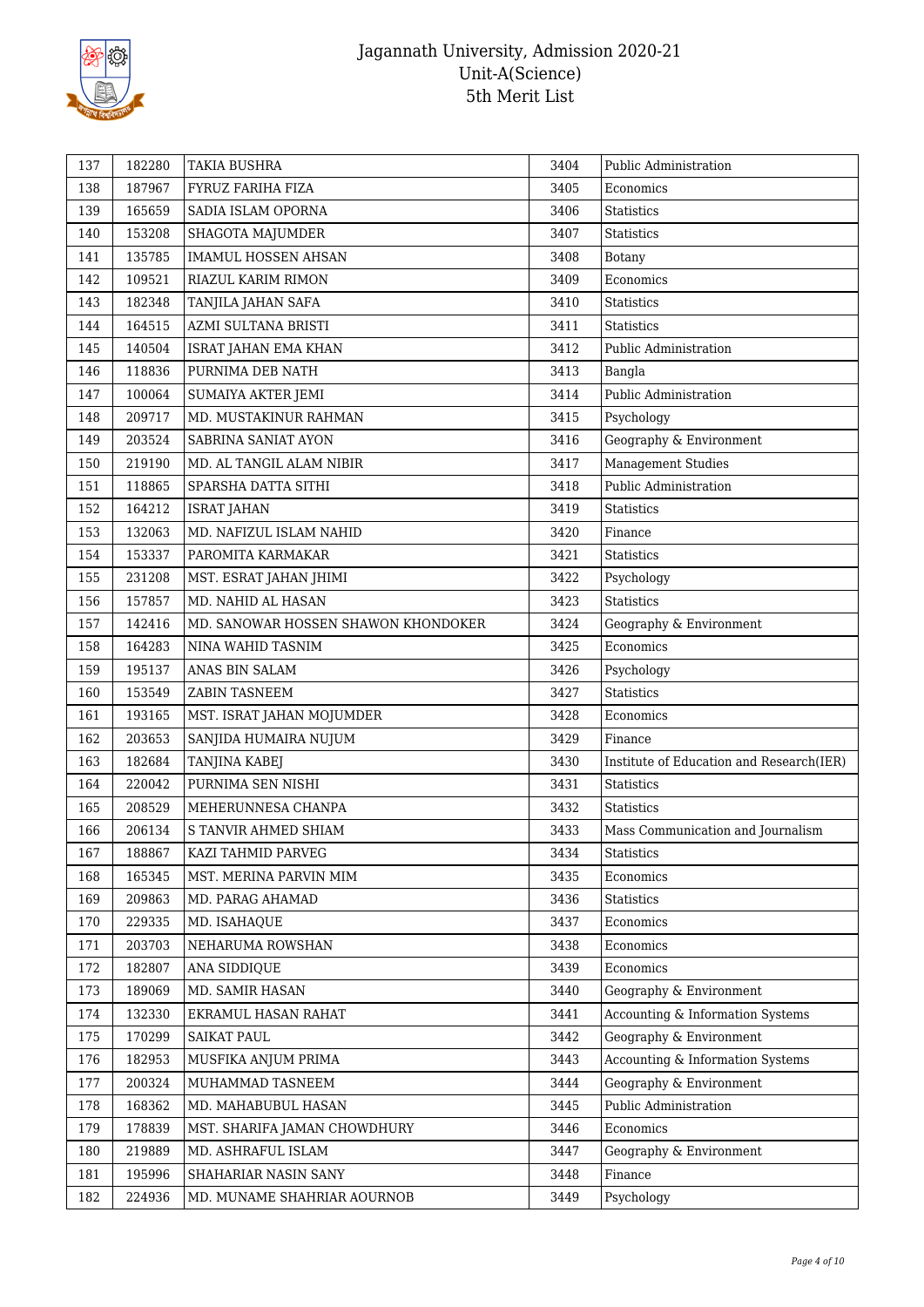

| 183 | 219933 | MD. MURAD ALAM              | 3450 | Marketing                                |
|-----|--------|-----------------------------|------|------------------------------------------|
| 184 | 195373 | KAZI MD. SAKIB HASSAN       | 3451 | Geography & Environment                  |
| 185 | 104162 | MONAIM HOSSEN MUBIN         | 3452 | Public Administration                    |
| 186 | 113415 | MOHAMMAD ASIF               | 3453 | Bangla                                   |
| 187 | 123461 | SUSHMITA SAHA               | 3454 | Psychology                               |
| 188 | 170881 | SYEDA OISHE ISLAM           | 3455 | Institute of Education and Research(IER) |
| 189 | 189840 | SAYED RIFAT UDDIN           | 3456 | Geography & Environment                  |
| 190 | 221547 | <b>S.M SIFAT</b>            | 3457 | Public Administration                    |
| 191 | 166318 | SUPORNA BASAK MOMO          | 3458 | Geography & Environment                  |
| 192 | 124942 | DIPANKAR PAUL               | 3459 | Geography & Environment                  |
| 193 | 100345 | CHANDRIMA PAUL              | 3460 | Public Administration                    |
| 194 | 154267 | FAHMIDA AKTER JOYRIA        | 3461 | Mass Communication and Journalism        |
| 195 | 210443 | MD AHSAN HABIB              | 3462 | Psychology                               |
| 196 | 218554 | PARBOTY ROY                 | 3463 | Accounting & Information Systems         |
| 197 | 177444 | MD. FAZLEY ELAHI            | 3464 | Institute of Education and Research(IER) |
| 198 | 154469 | ASMIMA ZAMAN TONNY          | 3465 | Psychology                               |
| 199 | 210074 | SHARIA ALOM RABBY           | 3466 | Psychology                               |
| 200 | 221172 | <b>EMON DAS SAIKOT</b>      | 3467 | Finance                                  |
| 201 | 123107 | MD. RAYHAN AHMED            | 3468 | Psychology                               |
| 202 | 145065 | MD. RAFID MAHMUD            | 3469 | Psychology                               |
| 203 | 178302 | JANNATUL MAWA ETEE          | 3470 | Psychology                               |
| 204 | 154411 | SABRIN SHAFIQ SABA          | 3471 | Geography & Environment                  |
| 205 | 162175 | ATHKIA SABRINA NAWSHIN      | 3472 | Mass Communication and Journalism        |
| 206 | 169844 | MD. TUSHAR HOSSAIN          | 3473 | Public Administration                    |
| 207 | 190096 | MD. SABBIR AHAMMED          | 3474 | Finance                                  |
| 208 | 192308 | MEHERUNNESA NEELA.          | 3475 | Geography & Environment                  |
| 209 | 222982 | ALL RABBI                   | 3476 | Marketing                                |
| 210 | 210593 | MD. SHAKLINE MUSTAQ         | 3477 | Geography & Environment                  |
| 211 | 111896 | SADIA RASHID KHUSHI         | 3478 | Public Administration                    |
| 212 | 178984 | UMME TASNIM                 | 3479 | Accounting & Information Systems         |
| 213 | 155120 | TANJINA AKTER               | 3480 | Public Administration                    |
| 214 | 177432 | HIMEL ROY                   | 3481 | Geography & Environment                  |
| 215 | 132831 | ASHRAFUL ALAM RIDOY         | 3482 | Geography & Environment                  |
| 216 | 129696 | MD. SABBIR HOSSAIN          | 3483 | Institute of Education and Research(IER) |
| 217 | 204220 | ROUETUL ZANNAT              | 3484 | Mass Communication and Journalism        |
| 218 | 107687 | MD. MOIN UDDIN              | 3485 | Institute of Education and Research(IER) |
| 219 | 120377 | AMINUL ISLAM AL-MAMUN       | 3486 | Psychology                               |
| 220 | 199088 | WAHID SAMI SOJIB            | 3487 | Bangla                                   |
| 221 | 120046 | NASIF MEHTAB OMY            | 3488 | Geography & Environment                  |
| 222 | 113246 | ANIRBAN DUTTA TURZA         | 3489 | Psychology                               |
| 223 | 103254 | MD. HAFIZULLAH ISLAM AKANDA | 3490 | <b>Islamic Studies</b>                   |
| 224 | 177856 | <b>GOUSON AKTER TANDRA</b>  | 3491 | Geography & Environment                  |
| 225 | 184397 | KANIJ FATEMA KONA           | 3492 | Psychology                               |
| 226 | 111108 | MD. REDWAN AHMED            | 3493 | Accounting & Information Systems         |
| 227 | 161667 | SHEIK MD. AL ARIFIN         | 3494 | Philosophy                               |
| 228 | 140348 | MD. NAJIUR RAHMAN           | 3495 | Accounting & Information Systems         |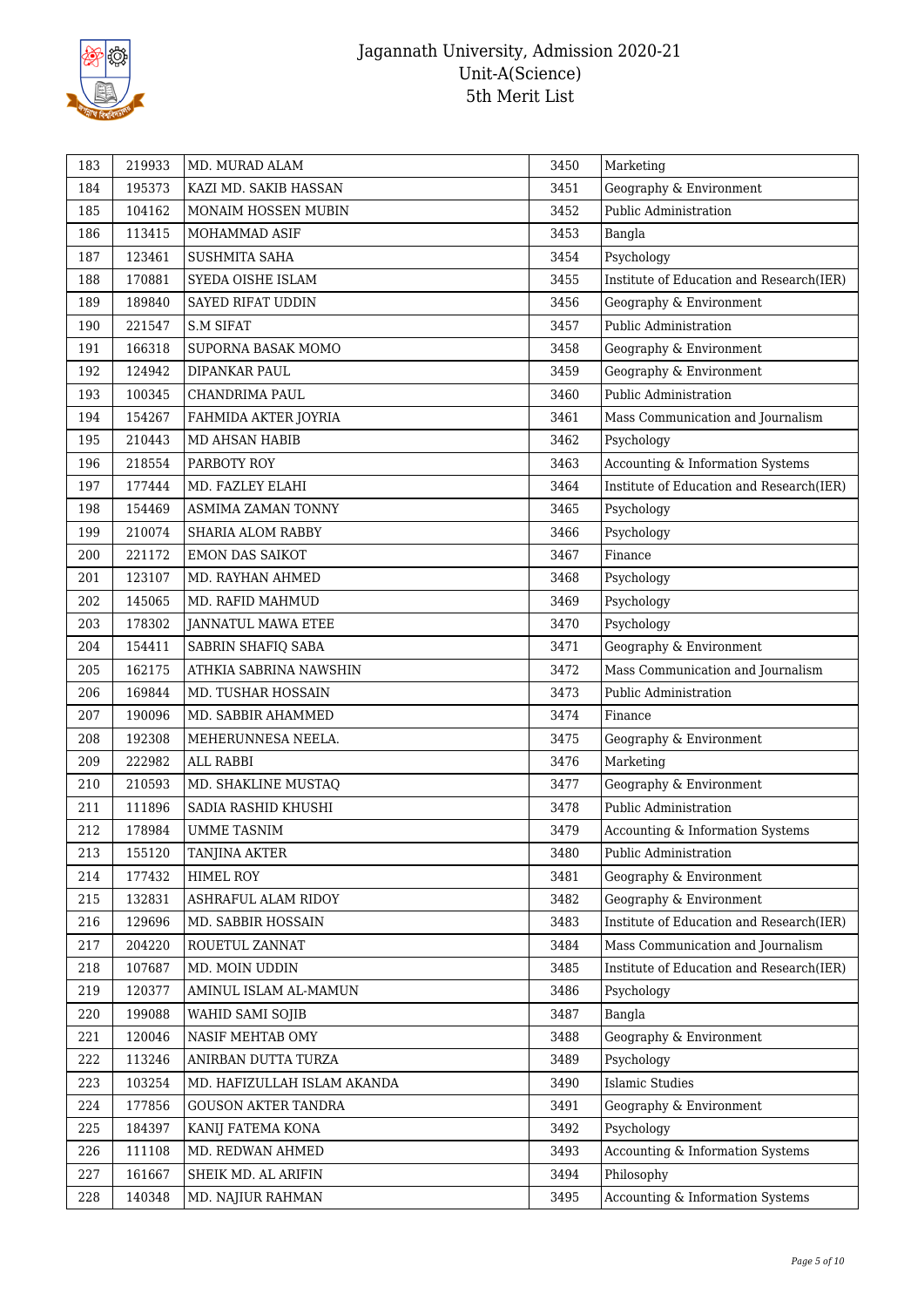

| 229 | 193080 | ASIFUR RAHMAN SUVRO          | 3496 | Geography & Environment                  |
|-----|--------|------------------------------|------|------------------------------------------|
| 230 | 156081 | <b>JUTHI SIDDIQUE</b>        | 3497 | <b>Political Science</b>                 |
| 231 | 101290 | <b>BEAUTI AFRIN BITHI</b>    | 3498 | <b>Political Science</b>                 |
| 232 | 220760 | ROIS MUNSHI                  | 3499 | <b>Political Science</b>                 |
| 233 | 148000 | MD. ABIR HOSSAIN ARJU        | 3500 | Geography & Environment                  |
| 234 | 177378 | MOHAMMAD ABU JASEM           | 3501 | Psychology                               |
| 235 | 100860 | ARIFA JAMAN JUTY             | 3502 | Geography & Environment                  |
| 236 | 112399 | JANNATUL FERDAUS MOUTUSHI    | 3503 | <b>Political Science</b>                 |
| 237 | 123745 | TRISHITA SAHA TRISHA         | 3504 | Geography & Environment                  |
| 238 | 171403 | ASHRAFUL EFAT BHUIYAN        | 3505 | Mass Communication and Journalism        |
| 239 | 219366 | MOST. JANNATI AKTER          | 3506 | Bangla                                   |
| 240 | 222348 | MD. RUBAIYAT HASAN ARNAB     | 3507 | Social Work                              |
| 241 | 207370 | MD. SABBIR AHMED             | 3508 | Geography & Environment                  |
| 242 | 218749 | ELIZA IFFAT AMI              | 3509 | Psychology                               |
| 243 | 181654 | MD. SHORIFUL ISLAM SARKER    | 3510 | <b>Political Science</b>                 |
| 244 | 185496 | MUMSUKA FARHAT               | 3511 | Psychology                               |
| 245 | 136180 | <b>JOYA RANI ROY</b>         | 3512 | Institute of Education and Research(IER) |
| 246 | 181378 | <b>ISMAIL HOSSEN</b>         | 3513 | Psychology                               |
| 247 | 114612 | MD. SULAIMAN HOSSEN          | 3514 | <b>Political Science</b>                 |
| 248 | 216635 | AFRA SAIYARA JOARDAR         | 3515 | Geography & Environment                  |
| 249 | 101993 | NUSRAT JAHAN                 | 3516 | Geography & Environment                  |
| 250 | 113835 | MD. RIAZUL ISLAM             | 3517 | Geography & Environment                  |
| 251 | 220325 | LIMIA AKTER LIYA             | 3518 | Psychology                               |
| 252 | 217494 | MST. FIHIMA TABACH CHUM HEMA | 3519 | Geography & Environment                  |
| 253 | 199755 | MD. ATAUR RAHMAN OSMAN GONI  | 3520 | Islamic History and Culture              |
| 254 | 112379 | MST. MEHERIN PARVIN          | 3521 | Geography & Environment                  |
| 255 | 181941 | MD. ARAFAT HOSSAIN           | 3522 | <b>Political Science</b>                 |
| 256 | 218980 | MOST. SHUMIYA AKTER SHOMA    | 3523 | Institute of Education and Research(IER) |
| 257 | 222833 | <b>SALAHEN SHAKH</b>         | 3524 | Anthropology                             |
| 258 | 119098 | PROME GOON                   | 3525 | Psychology                               |
| 259 | 121213 | RAJESH SHARMA                | 3526 | Geography & Environment                  |
| 260 | 166478 | <b>SUPTI ROY</b>             | 3527 | Psychology                               |
| 261 | 106550 | <b>SUMON MIA</b>             | 3528 | Institute of Education and Research(IER) |
| 262 | 117565 | MD. ABIDUR RAHMAN            | 3529 | Geography & Environment                  |
| 263 | 112701 | MST. MUSTARI MUNNI           | 3530 | Political Science                        |
| 264 | 143516 | HABIBA AKTER                 | 3531 | Bangla                                   |
| 265 | 101640 | HALIMA KHATUN PRIYA          | 3532 | Social Work                              |
| 266 | 178651 | MST. SHANTA AKTAR            | 3533 | Geography & Environment                  |
| 267 | 224063 | <b>FATEMATUJ JOHRA</b>       | 3534 | Geography & Environment                  |
| 268 | 206705 | MEHBUB HASAN SAJID           | 3535 | Accounting & Information Systems         |
| 269 | 113469 | MD. ARAF MAHAMUD SHOURAV     | 3536 | Bangla                                   |
| 270 | 222418 | <b>BIKASH GHOSH</b>          | 3537 | Accounting & Information Systems         |
| 271 | 181813 | ABU SUFIAN                   | 3538 | Geography & Environment                  |
| 272 | 164012 | ZARIN ANJUM ANANNA           | 3539 | Psychology                               |
| 273 | 160235 | MOHAMMAD AFIF MOSTAKIM       | 3540 | Marketing                                |
| 274 | 157138 | ABRAR SHAHRIAR               | 3541 | Marketing                                |
|     |        |                              |      |                                          |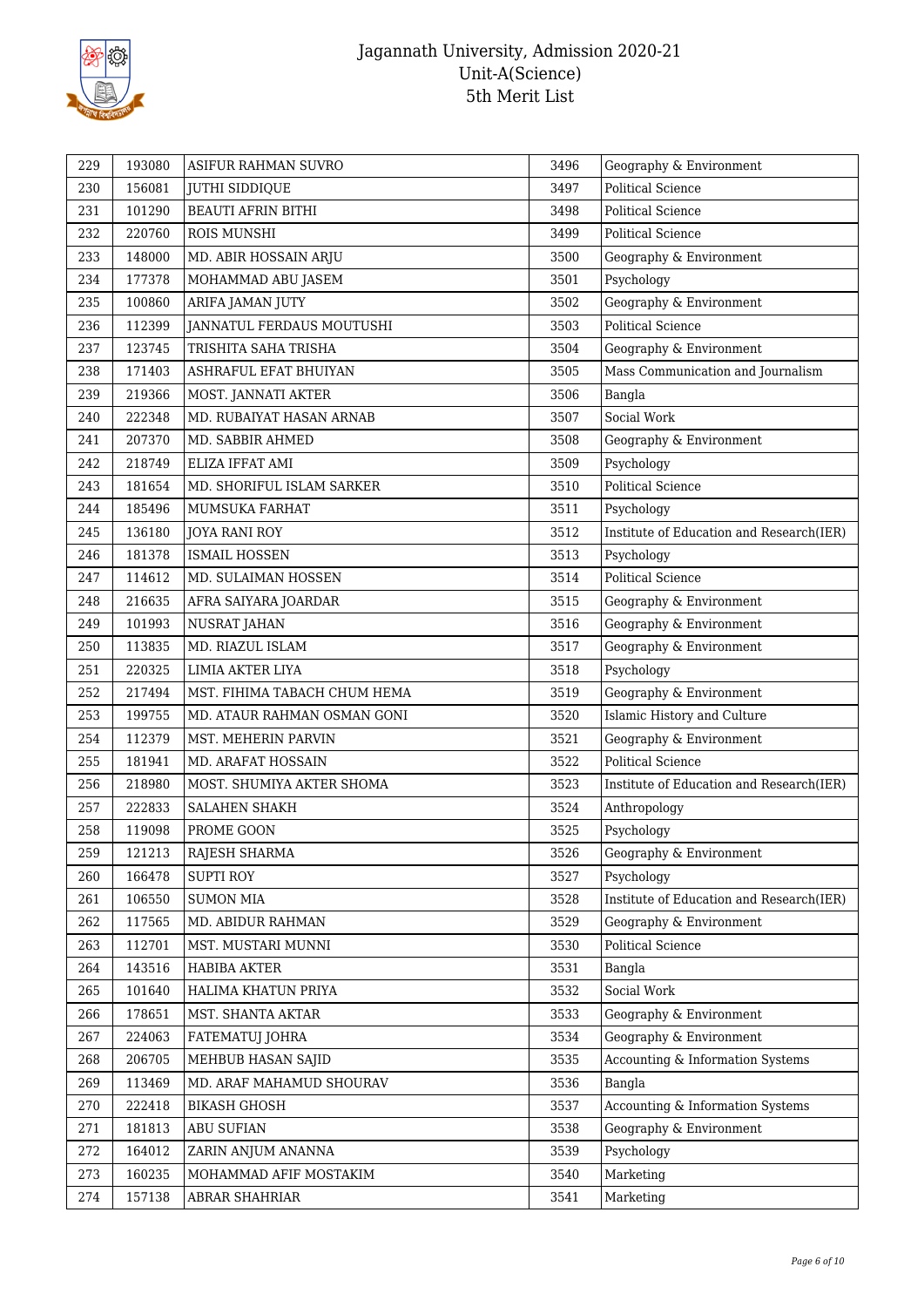

| 275 | 203351 | MUSHRAFA MOZUMDER             | 3542 | Geography & Environment                  |
|-----|--------|-------------------------------|------|------------------------------------------|
| 276 | 182251 | SAHIDA AKTER SIMU             | 3543 | Psychology                               |
| 277 | 157424 | MD NAFIS UL ABID              | 3544 | Psychology                               |
| 278 | 164896 | MST. SURAIYA YESMIN           | 3545 | <b>Political Science</b>                 |
| 279 | 182299 | MARJIA KHAN TRISHA            | 3546 | <b>Management Studies</b>                |
| 280 | 209640 | MD NASIM HASAN                | 3547 | Geography & Environment                  |
| 281 | 135761 | MD. NAHINOOR SADIK            | 3548 | Geography & Environment                  |
| 282 | 117767 | MD. NYEEMUL HAQUE             | 3549 | Geography & Environment                  |
| 283 | 228221 | NOOR- E- ALAM IFTI            | 3550 | <b>Political Science</b>                 |
| 284 | 208625 | TASNIA NAWER ORTHI            | 3551 | Geography & Environment                  |
| 285 | 100067 | ESRAT JAHAN EMA               | 3552 | Bangla                                   |
| 286 | 118638 | SHAHARIN TALUKDAR             | 3553 | Accounting & Information Systems         |
| 287 | 203559 | NUSRAT JAHAN MIHI             | 3554 | Psychology                               |
| 288 | 109592 | ABDULLAH AL MARUF             | 3555 | Geography & Environment                  |
| 289 | 113050 | MD. HASIBUZZAMAN NAIM         | 3556 | <b>Political Science</b>                 |
| 290 | 215983 | MD. RAFIQUZZAMAN RAFI         | 3557 | Psychology                               |
| 291 | 210522 | MST. FARZANA ALAM MIM         | 3558 | Geography & Environment                  |
| 292 | 203580 | HUMAIRA KHADIJA ADIBA         | 3559 | Accounting & Information Systems         |
| 293 | 217487 | SAMIA BENTA JAMAN             | 3560 | Geography & Environment                  |
| 294 | 164648 | MUTAHHARA TAKIA JAMAN         | 3561 | Geography & Environment                  |
| 295 | 140766 | SABRINA AKTER SHOVA           | 3562 | Institute of Education and Research(IER) |
| 296 | 176459 | <b>ISTIYAK MAHMOOD</b>        | 3563 | Geography & Environment                  |
| 297 | 171338 | MD. SHADAD SHAHRIAR           | 3564 | Accounting & Information Systems         |
| 298 | 110498 | MAHDI MD. SADAT SAMI          | 3565 | Islamic History and Culture              |
| 299 | 214543 | MIFTAHUL JANNAT MEHREEN TURMI | 3566 | Psychology                               |
| 300 | 118928 | PUNYASREE BISWAS              | 3567 | Marketing                                |
| 301 | 124706 | SK. RAD ONE UL KARIM OME      | 3568 | Geography & Environment                  |
| 302 | 122441 | MEHEDI HASAN UZZAL            | 3569 | <b>Political Science</b>                 |
| 303 | 219600 | MD. AMIRUL ISLAM ABIR         | 3570 | Bangla                                   |
| 304 | 100158 | SAIYARA NUR OISHE             | 3571 | Geography & Environment                  |
| 305 | 153805 | KAMRUN NESSA                  | 3572 | Geography & Environment                  |
| 306 | 194484 | SHAHJABIN BINTE MALEK HENA    | 3573 | <b>Management Studies</b>                |
| 307 | 220044 | <b>JANNATI CHOWDHURY</b>      | 3574 | Bangla                                   |
| 308 | 208560 | MST. NUSRAT YASMIN NISHI      | 3575 | Psychology                               |
| 309 | 153886 | TAMNOON RAHMAN NABILA         | 3576 | Psychology                               |
| 310 | 120110 | MAHBUB AHMED                  | 3577 | Psychology                               |
| 311 | 160988 | AFFAN BIN ISLAM               | 3578 | Marketing                                |
| 312 | 165032 | MST. SADIYA KHATUN            | 3579 | Geography & Environment                  |
| 313 | 170749 | RIDWAN IBNE HAFIZ             | 3580 | Psychology                               |
| 314 | 110560 | ALAMGIR HOSSAN                | 3581 | Anthropology                             |
| 315 | 230434 | SADIA AKTER TANHA MAJUMDER    | 3582 | Bangla                                   |
| 316 | 140695 | SHAFIA TANHA ABONY            | 3583 | Psychology                               |
| 317 | 225010 | FAHIM ZAMAN                   | 3584 | Geography & Environment                  |
| 318 | 174966 | PIYAL MALLICK                 | 3585 | Geography & Environment                  |
| 319 | 134295 | MST. SARJU AKTER              | 3586 | Geography & Environment                  |
| 320 | 161351 | SAHAT BIN ELIAS SAYEM         | 3587 | Geography & Environment                  |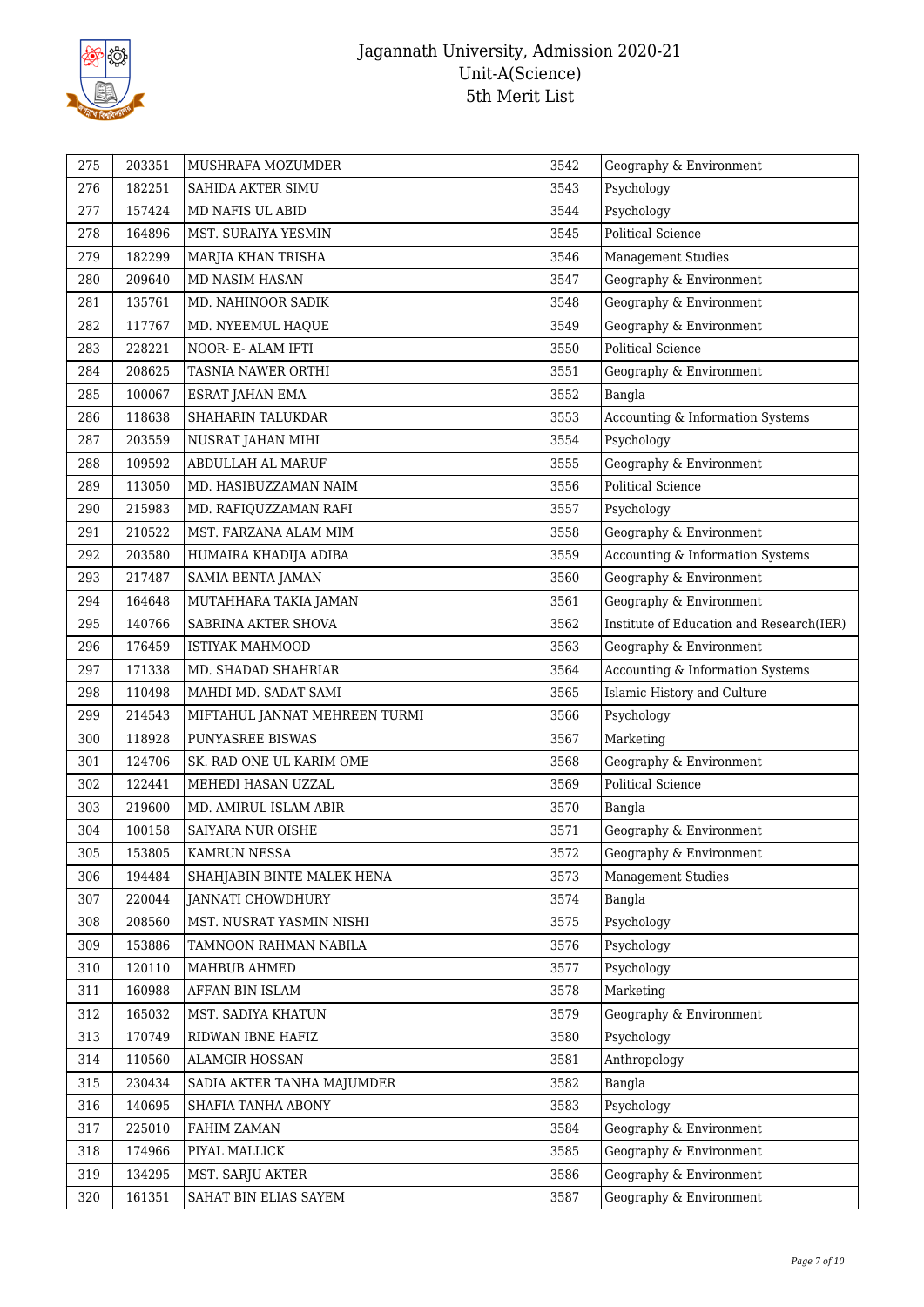

| 321<br>204025<br>3588<br>REHNUMA TAHIYAN                                   | Institute of Education and Research(IER) |
|----------------------------------------------------------------------------|------------------------------------------|
| 322<br>140743<br>SUCHONA FARHANA<br>3589<br>Psychology                     |                                          |
| 323<br>190347<br>3590<br>Geography & Environment<br>SHAHNAUAZ KHAN HRIDOY  |                                          |
| Management Studies<br>324<br>210147<br>G.M. RAKIB<br>3591                  |                                          |
| <b>Management Studies</b><br>325<br>231388<br>3592<br>NISHAT TASNIM        |                                          |
| Psychology<br>326<br>170885<br>SADIA YESMIN<br>3593                        |                                          |
| 327<br>190632<br>Geography & Environment<br><b>MUNNA</b><br>3594           |                                          |
| 183900<br>3595<br>Geography & Environment<br>328<br>AMENA ISLAM            |                                          |
| 329<br>111441<br>3596<br>Geography & Environment<br>MOHAMMAD HASIBUL HAQUE |                                          |
| Geography & Environment<br>330<br>176271<br>MD. AHMMAD ASHRAF<br>3597      |                                          |
| Marketing<br>331<br>156672<br>RABEYA SULTANA RABU<br>3598                  |                                          |
| 185374<br>Psychology<br>332<br>3599<br><b>ISRAT JAHAN IMU</b>              |                                          |
| <b>Political Science</b><br>333<br>220699<br><b>AFLA RAHAMAN</b><br>3600   |                                          |
| 334<br>213110<br>MD. RAYAN TANZIM<br>3601<br>Geography & Environment       |                                          |
| 335<br>210233<br>YAKUBBAR RAKIB<br>3602<br>Psychology                      |                                          |
| 101177<br>3603<br>Psychology<br>336<br>KHATUNE JANNAT FARJANA              |                                          |
| 337<br>210305<br>MD. SHOWANUR RAHMAN<br>3604<br>Geography & Environment    |                                          |
| Marketing<br>338<br>111520<br>3605<br>MUHAMMAD ARAFAT                      |                                          |
| <b>Management Studies</b><br>339<br>143944<br>SWADESH BISWAS<br>3606       |                                          |
| 130900<br>3607<br>Psychology<br>340<br>MARHAM SUMAYA                       |                                          |
| 191458<br>Psychology<br>341<br>MD. NAZMUL ISLAM<br>3608                    |                                          |
| Philosophy<br>342<br>144010<br>3609<br>MD. YOUSUF HASAN NAIM               |                                          |
| 3610<br>343<br>125309<br><b>MOTIUR RAHMAN</b>                              | Islamic History and Culture              |
| 344<br>3611<br>Marketing<br>191414<br>KHALID BIN MUSTAFIZ                  |                                          |
| 345<br>155392<br>MST. ATHIKA ULFATH ODHI<br>3612<br>Psychology             |                                          |
| Psychology<br>346<br>125411<br>3613<br>SK.SAJIDUL KAWSER                   |                                          |
| 347<br>169624<br>AL SHAHRIAR<br>3614                                       | Institute of Education and Research(IER) |
| 348<br>111321<br>3615<br>Psychology<br>MD. MOHAIMENUL HAQUE HELALI         |                                          |
| 349<br>191612<br>MIR TONMOY<br>3616<br>Psychology                          |                                          |
| 350<br>3617<br>Psychology<br>151058<br>MD. AHTASAMUL HUQE NABIL            |                                          |
| 351<br>119370<br>DISHA DEBNATH<br>3618<br>Political Science                |                                          |
| 352<br>220093<br><b>FARHANA</b><br>3619<br>Psychology                      |                                          |
| 353<br>200726<br>DIPU CHANDRO ROY<br>3620<br>Psychology                    |                                          |
| 354<br>209536<br>NUSRAT JAHAN<br>3621<br>Sociology                         |                                          |
| 355<br>192022<br>MD. ALTAF HOSSAIN<br>Psychology<br>3622                   |                                          |
| 139949<br>356<br>MD. MOSTAK AHMED<br>3623<br><b>Management Studies</b>     |                                          |
| 357<br>207043<br>3624<br>Psychology<br>MUNTASIR MARUF BOSUNIA              |                                          |
| 358<br>111969<br>3625<br>Psychology<br>MST. TANZIMA HAQUE                  |                                          |
| 359<br>3626<br>Philosophy<br>120345<br>MAHFUZE ALAM SHAHIN                 |                                          |
| 360<br>117960<br>3627<br>Psychology<br>MD. NAZMUS SAKIB                    |                                          |
| 361<br>114497<br>SABBIR AHMED<br>3628<br>Psychology                        |                                          |
| 362<br>110923<br>MD. EMON HASAN<br>3629<br><b>Management Studies</b>       |                                          |
| 363<br>104118<br>MD. SANIAS MORSHED SANI<br>3630                           | Institute of Modern Language(IML)        |
| 149762<br>SAIFUL ISLAM<br>3631<br>Psychology<br>364                        |                                          |
| 365<br>124102<br><b>SUPTA BALA</b><br>3632<br>Psychology                   |                                          |
| 125123<br>3633<br>Psychology<br>366<br>MD. ATIK YASIR                      |                                          |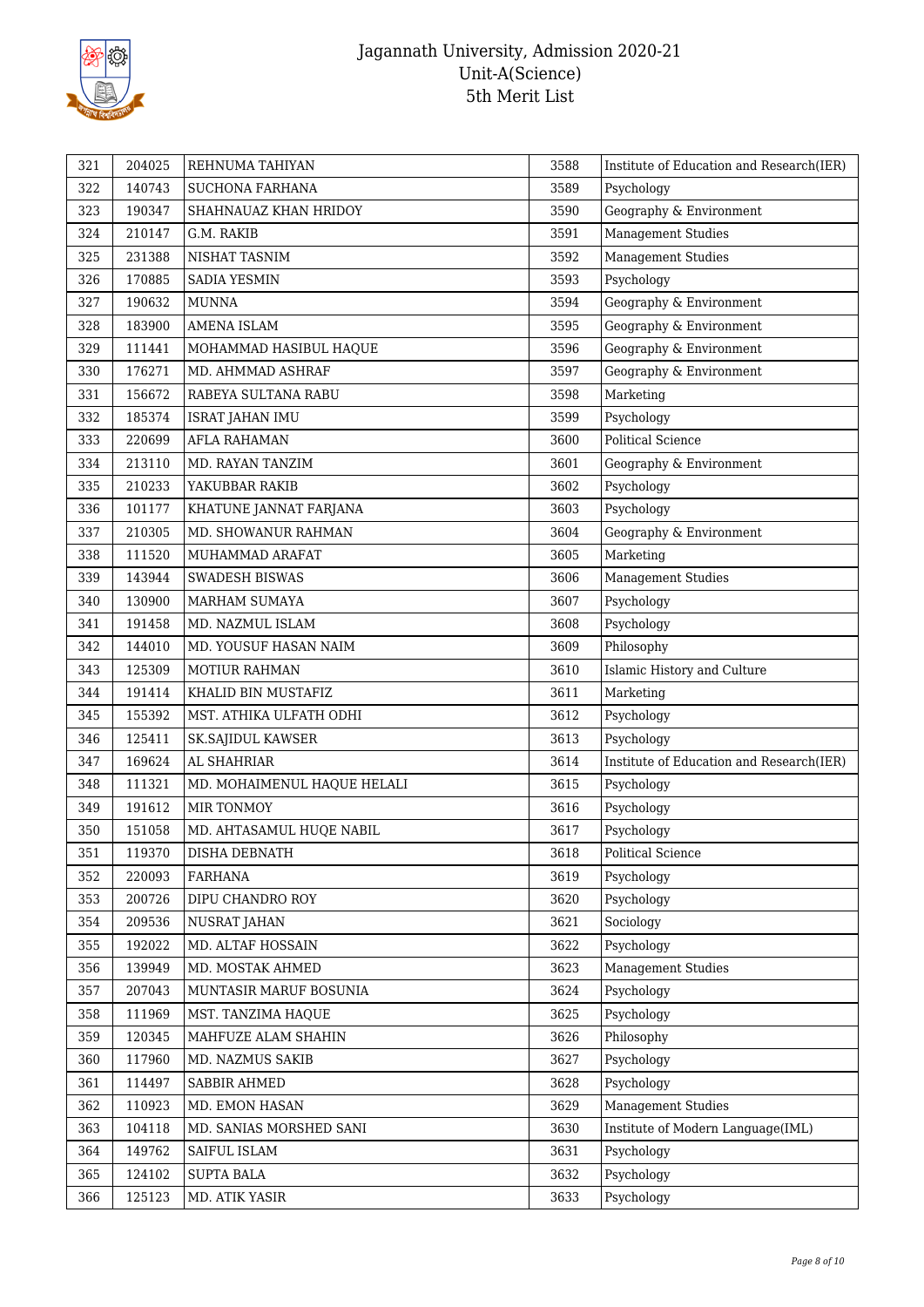

| 367 | 204360 | TASFIA AMIN MAHI            | 3634 | Psychology                        |
|-----|--------|-----------------------------|------|-----------------------------------|
| 368 | 204426 | HALIMATUJ HORIA             | 3635 | Psychology                        |
| 369 | 184404 | SORNALI PAL JUI             | 3636 | Institute of Modern Language(IML) |
| 370 | 158866 | MD. TAYYAB AMERI TURAN      | 3637 | <b>Management Studies</b>         |
| 371 | 225452 | MD.SOHANUR RAHMAN SOHAN     | 3638 | Psychology                        |
| 372 | 103530 | MD. ASHIK MIA               | 3639 | <b>Management Studies</b>         |
| 373 | 133853 | MST. NAHIDA UNAYEJ SHOVA    | 3640 | Sociology                         |
| 374 | 101017 | PRITY DATTA                 | 3641 | History                           |
| 375 | 209576 | <b>SUMAYA KHATUN</b>        | 3642 | <b>Management Studies</b>         |
| 376 | 109096 | MD. OLIUL HASAN             | 3643 | Sociology                         |
| 377 | 129601 | <b>JULIAN AHMMED SHAKIB</b> | 3644 | History                           |
| 378 | 162492 | <b>BADHAN DEY</b>           | 3645 | Anthropology                      |
| 379 | 191696 | <b>RUBINA KHATUN</b>        | 3646 | Sociology                         |
| 380 | 185569 | <b>UMME HABIBA</b>          | 3647 | Anthropology                      |
| 381 | 118184 | MD. HUMAUN KABIR            | 3648 | Management Studies                |
| 382 | 230481 | FARIHA JAHAN SATHI          | 3649 | Islamic History and Culture       |
| 383 | 148504 | MD. MOFAKKHARUL ISLAM       | 3650 | History                           |
| 384 | 126054 | ANIK CHANDRA PAUL           | 3651 | History                           |
| 385 | 104372 | <b>RESHAD MIA</b>           | 3652 | History                           |
| 386 | 128999 | MD. RAYHAN                  | 3653 | <b>Management Studies</b>         |
| 387 | 181670 | NAZMUL HASAN                | 3654 | Anthropology                      |
| 388 | 118328 | NADIM MOSTAFA               | 3655 | Sociology                         |
| 389 | 144046 | MD. RAKIBUL HASAN           | 3656 | Sociology                         |
| 390 | 170971 | <b>ASIF ISLAM</b>           | 3657 | History                           |
| 391 | 200102 | ALIF HASAN PRODHAN          | 3658 | Anthropology                      |
| 392 | 129850 | ARITRA DUTTA                | 3659 | Sociology                         |
| 393 | 208407 | MD. SULTAN MAHAMUD          | 3660 | <b>Islamic Studies</b>            |
| 394 | 121188 | PRITHU DEY                  | 3661 | Anthropology                      |
| 395 | 176574 | MOMTAJUR RAHMAN             | 3662 | Anthropology                      |
| 396 | 176470 | SHAFIN MAHMUD CHOWDHURY     | 3663 | History                           |
| 397 | 138856 | MD. ABUL KASHEM             | 3664 | <b>Islamic Studies</b>            |
| 398 | 120736 | <b>ANIK DAS</b>             | 3665 | Anthropology                      |
| 399 | 123937 | FARIA AHMED                 | 3666 | History                           |
| 400 | 169537 | MUSHFIKUR RAHMAN            | 3667 | History                           |
| 401 | 138340 | MD. AMINUL ISLAM            | 3668 | Sociology                         |
| 402 | 202548 | MD. RAJIB SHAHRIAR          | 3669 | <b>Islamic Studies</b>            |
| 403 | 214465 | ZARIN TASNIM ZINNIA         | 3670 | Social Work                       |
| 404 | 157272 | MD. ARIF HOSSAIN            | 3671 | Institute of Modern Language(IML) |
| 405 | 131797 | MD. ASHRAFUL ALAM SAKIB     | 3672 | Sociology                         |
| 406 | 164824 | TAMANNA YASMIN              | 3673 | History                           |
| 407 | 160382 | MD. ABU ZOBAIR EMU          | 3674 | Sociology                         |
| 408 | 208463 | ETU EMA SASWATY             | 3675 | Islamic History and Culture       |
| 409 | 217705 | MST. MAHOFUZA AKTER MITU    | 3676 | Islamic History and Culture       |
| 410 | 164162 | MST. KAMRUN NAHER           | 3677 | Social Work                       |
| 411 | 182298 | TAHMINA AKTER CHAITY        | 3678 | Philosophy                        |
| 412 | 216482 | ARPITA SAHA                 | 3679 | Islamic History and Culture       |